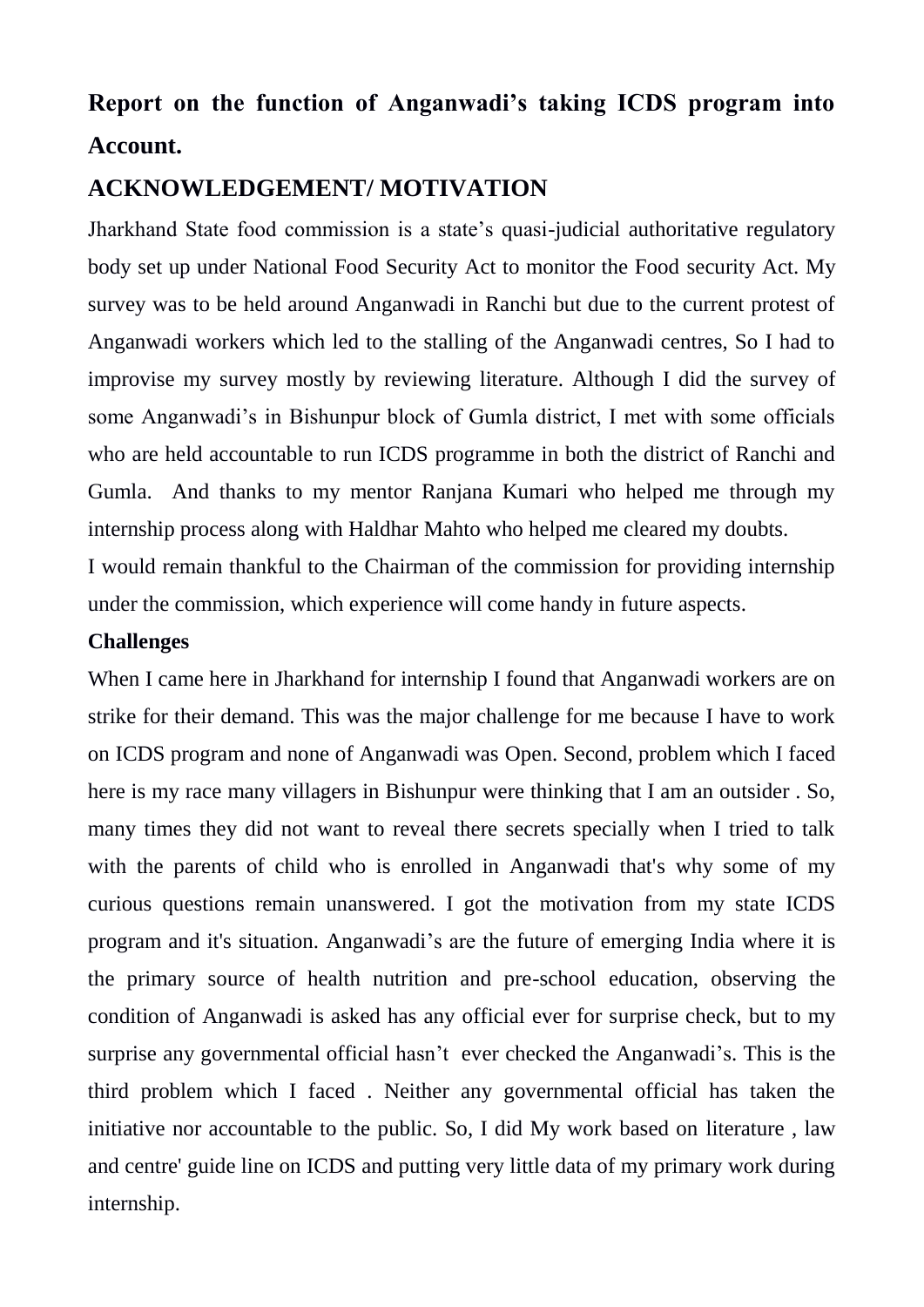## **Introduction**

Children are the first call on agenda of development – not only because young children are the most vulnerable, but because the foundation for lifelong learning and human development is laid in the crucial early years. It is now globally acknowledged that investment in human resources development is a per-requisite for economic development of any nation. The first six years of a child's life are most crucial as the foundations for cognitive, social, emotional, physical, motor and psychological development are laid at this stage. As per Census of India 2001, there are 157.86 million children below six years of age, and many of them have inadequate access to health care, nutrition, sanitation, child care, early stimulation, etc. In India, Integrated Child development Service (ICDS) is currently the most significant government intervention programme for reducing the maternal and childhood malnutrition. In the broadest perspective the goal of the ICDS programme is to improve the quality of human resources in India by addressing the most vital and vulnerable section of the population- women and children. Based on the Directive Principle, the government of India started the ICDS programme in 1975 with support from UNICEF. ICDS was launched in 33 community Development Blocks. ICDS is India's response to the challenge of breaking a vicious cycle of malnutrition, impaired development, morbidity and mortality in young children. ICDS programme provides a well-integrated package of service through a network of community level Anganwadi centres (AWC).

## **Inspection**

Integrated Child Development Services (ICDS) is a government programme in India which provides food, preschool education, and primary healthcare to children under 6 years of age and their mothers.

These are the services under ICDS

1. Immunization- it is efficient in every Anganwadi centre as claimed by The Anganwadi workers for the nurse mid-wife (NMW) comes every 1st Tuesday in one and on Thursday on the other for immunizing the children's and pregnant.

- 2. Supplementary nutrition
- 3. Health check-up

4. Referral services- if there are any children who looked deprived of nutrition is referred to the blocks health centre for supplementary nutrition. As claimed by the workers.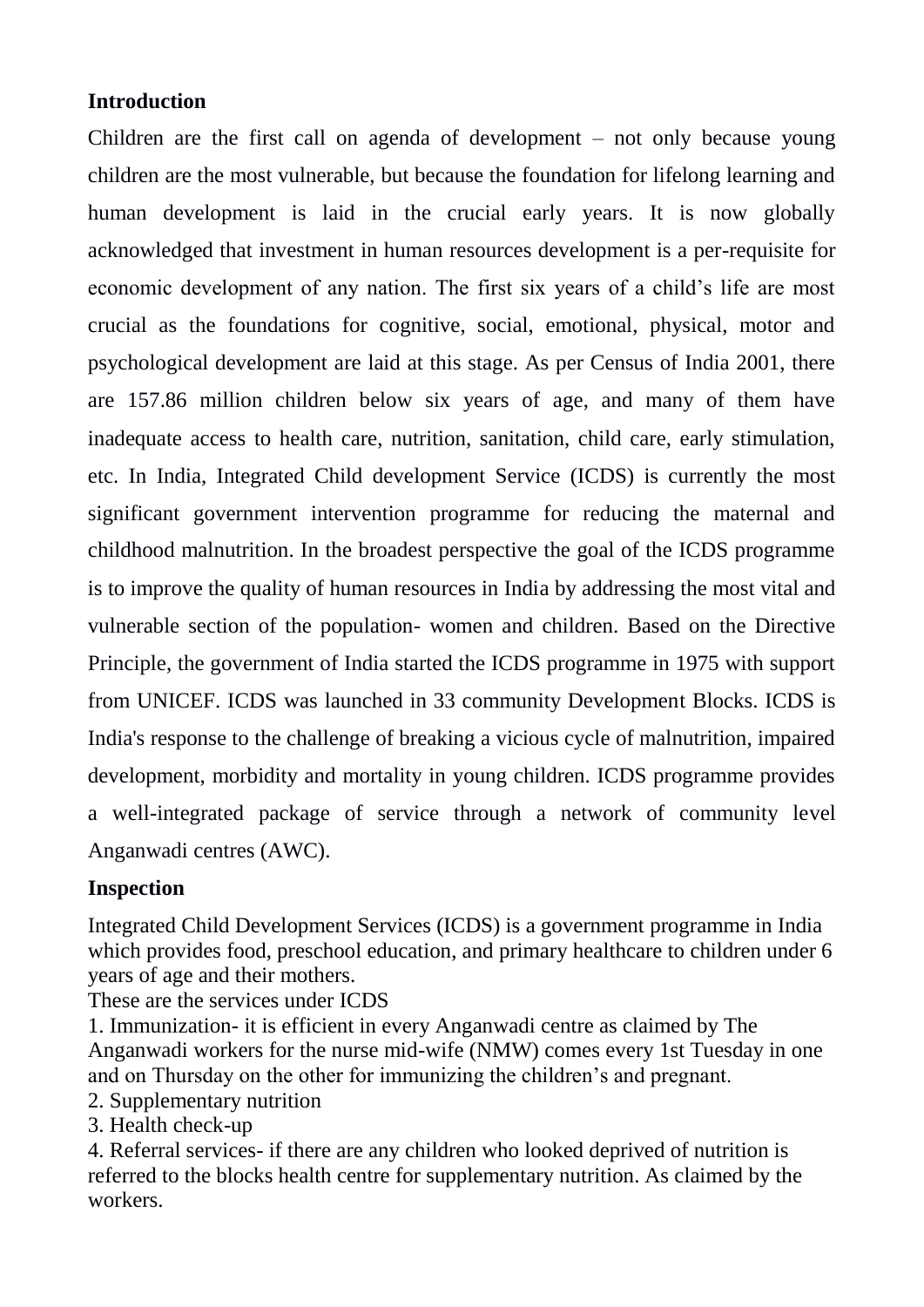5. Pre-school education- as said by a worker quality of teaching is low and schooling has a notion of uniform, books and bags for children and chair and table to sit on. So, Children in some areas restrain from attending Anganwadi.

6. Nutrition and Health information- the workers although given training doesn't happen to keep records of the age for growth charts as they are not updated about new entitlement to be implemented.

On our field visit to Bishunpur I visited three Anganwadi centres where all three building has different tales to narrate. Firstly, Bhitar sharka Anganwadi kendra where the building structure was in bad shape with no proper sanitation and a single room which doesn't have basic requirements such as drinking water, black board and age for growth charts along with weighing scale. And the building has a single room for all activities and a separate kitchen which doesn't seems hygienic and child friendly as mention in the construction of AWCs order guidelines dated 13th august 2105. The building looks child terrifying rather than child friendly as there were holes one the walls rather than posters all around. And the matts were not clean also the room has all scattered with paper all around. Secondly, Bahar sharka Anganwadi kendra was the model AWC but couldn't have insight of the centre as the Anganwadi centre was closed and couldn't speak to the Anganwadi worker as the Anganwadi workers were protesting in Ranchi the same day. And the third, Hollang Anganwadi Kendra which doesn't even have a concrete structure of its own and the proceedings of the centre take place on a rented house of which the rent was not fixed.

Interview with the two Anganwadi workers has given same insight where they both do not have idea about age for growth chart and the problem they stated were similar like irregular honorarium and the procurement of food like dal Chana and dahlia, where they need to credit it from the local departmental for delay in reimbursement of the vouchers.

Although I have visited the District social welfare officer (DSWO) it wasn't productive she was had a busy schedule for the next 3 day and couldn't spare time for more than 10 minutes the day I visited.

Bhitar sharka Anganwadi Kendra Established-2001 Worker- Dulari Devi,7321996017 No.of children's enrolled- 18 No. of children's present-9-10 as claimed by worker could cross verify as the centre was closed

Hollang Anganwadi Kendra,Hollang Nilam Khalkho,8809139723 Bishunpur, panchayat No. of children enrolled-31 No. of children's present daily-15-20 couldn't verify for the same reason above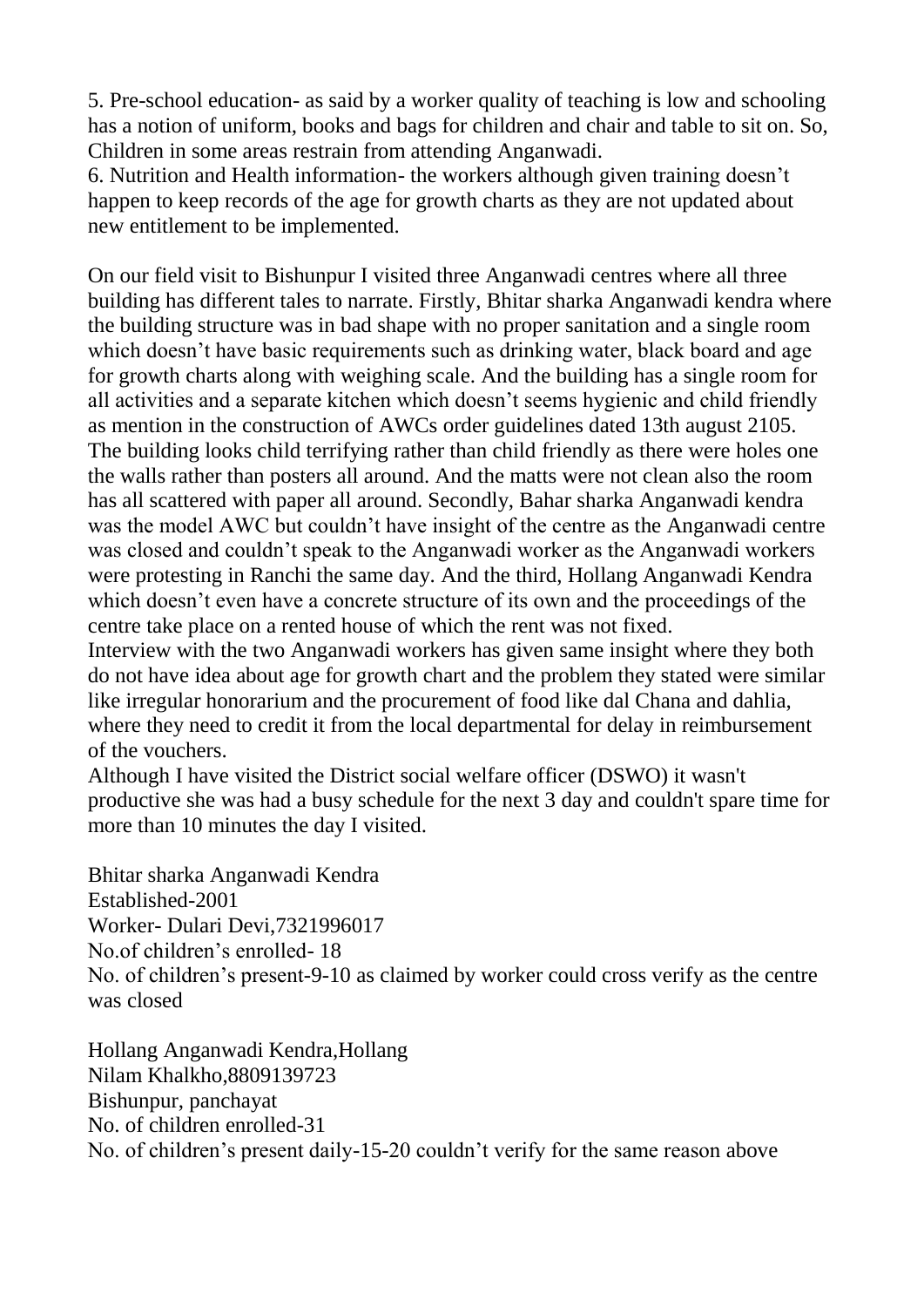



Bhitar sarka anganwadi kendra Under construction hollang Anganwadi from2007



Anganwadi centres are the primary health care centres at the grass root level where people refrain from sending their wards to Anganwadi for nutrition and pre school. Due to the incompetence of the Anganwadi workers in handling the children's and provide quality education for every parents now prefer to send their children to private play school only for education on the other hand Anganwadi provides them with nutrition and education. Hence states that parents prefer education over health and nutrition. So, in order to make Anganwadi centre productive and to meet the expectation of the parents Department Social welfare for women and child development must collaborate with the Department of human resource development to improve the quality of pre-school education.

The director office of Department of Social Welfare of women and Children Development stated only about the nutritional aspects of the programs whereas preschool education is given no priority. Where they have given only insight of



Bahar Sarca model Anganwadi Rented Hollang Anganwadi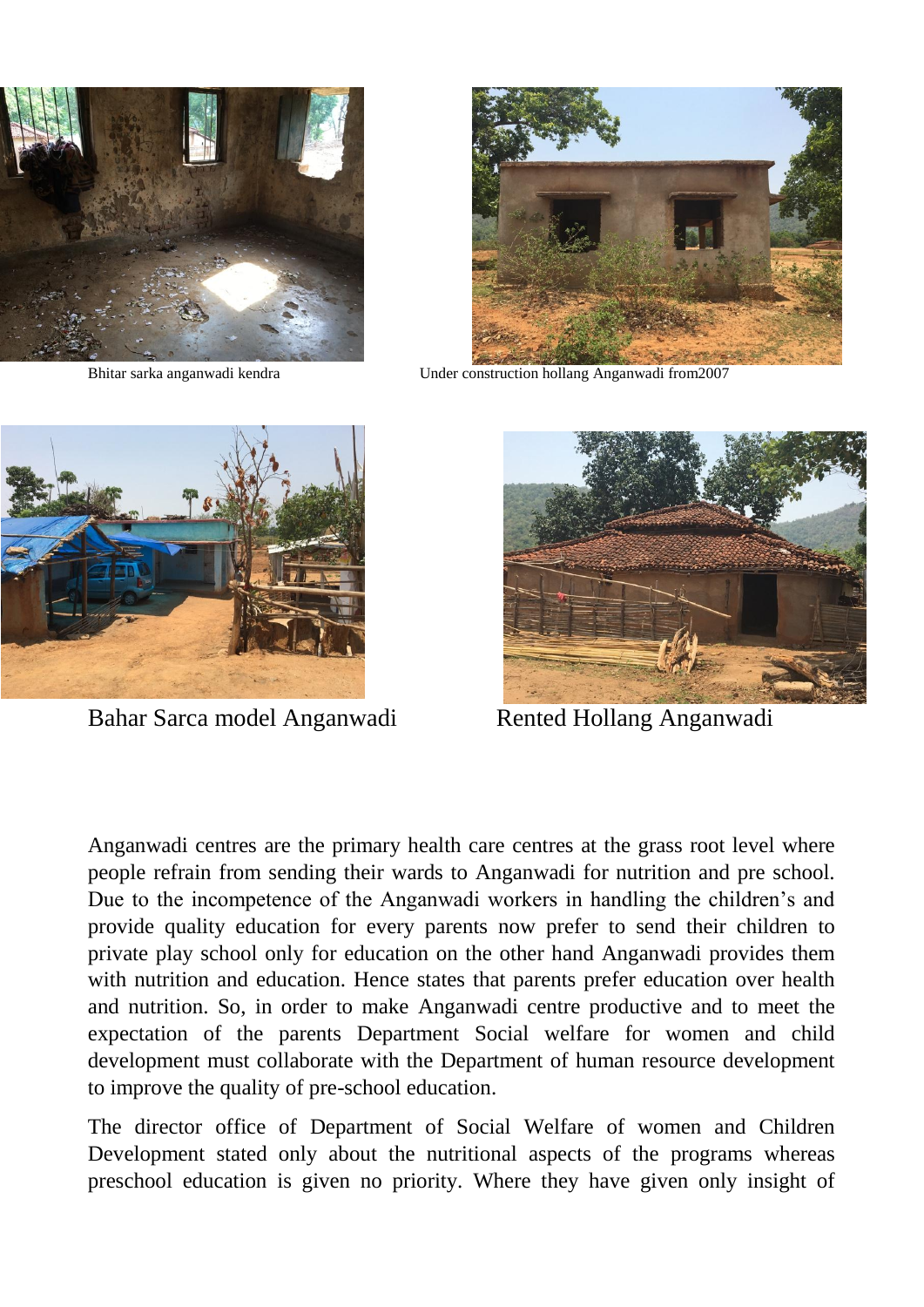nutritional aspects although the acts mention of non-formal education now its high time the education is given equal priority with other aspects of the objectives.

## **Let me explain what ICDS actually stand for in Jharkhand**

The ICDS program being a vital intervention of the governments at the central and state level and their universal obligation to alleviate malnutrition and to improve the nutritional and educational status of its children. Jharkhand is one of the eight states selected for intensive implementation under the ICDS-IV project. The Government of Jharkhand is dedicated to fulfil the vision set out in the Twelve Five Year Plan (2012- 17) which are outlined below:

(1) Establish a mechanism for joint planning, implementation, monitoring, review and remedial action of convergence schemes at all levels

(2) Conduct Accreditation in all the districts of the state and dissemination of learnings

(3) In fulfilment of the constitutional obligation it seeks to provide early childhood care and education to all children up to the age of six years through 'Universalization of ICDS with Quality'

(4) Adopting an inclusive approach to reach the most vulnerable, particularly SC/ST and minorities Raise the level of nutrition of children below six years and pregnant and lactating mothers

(5) Undertake corrections in planning and implementation and promote policies to strengthen management of child development with effective and transparent service delivery

(6) Through decentralized management link integration of nutrition determinants viz. health services, sanitation and hygiene, safe drinking water, gender and social concerns and child care behaviours.

Here are some demands of Anganwadi Sevika's for which they closed the Anganwadi for approx. 15 days and violated the Right to Food which is entitled under Food Security Act, 2013.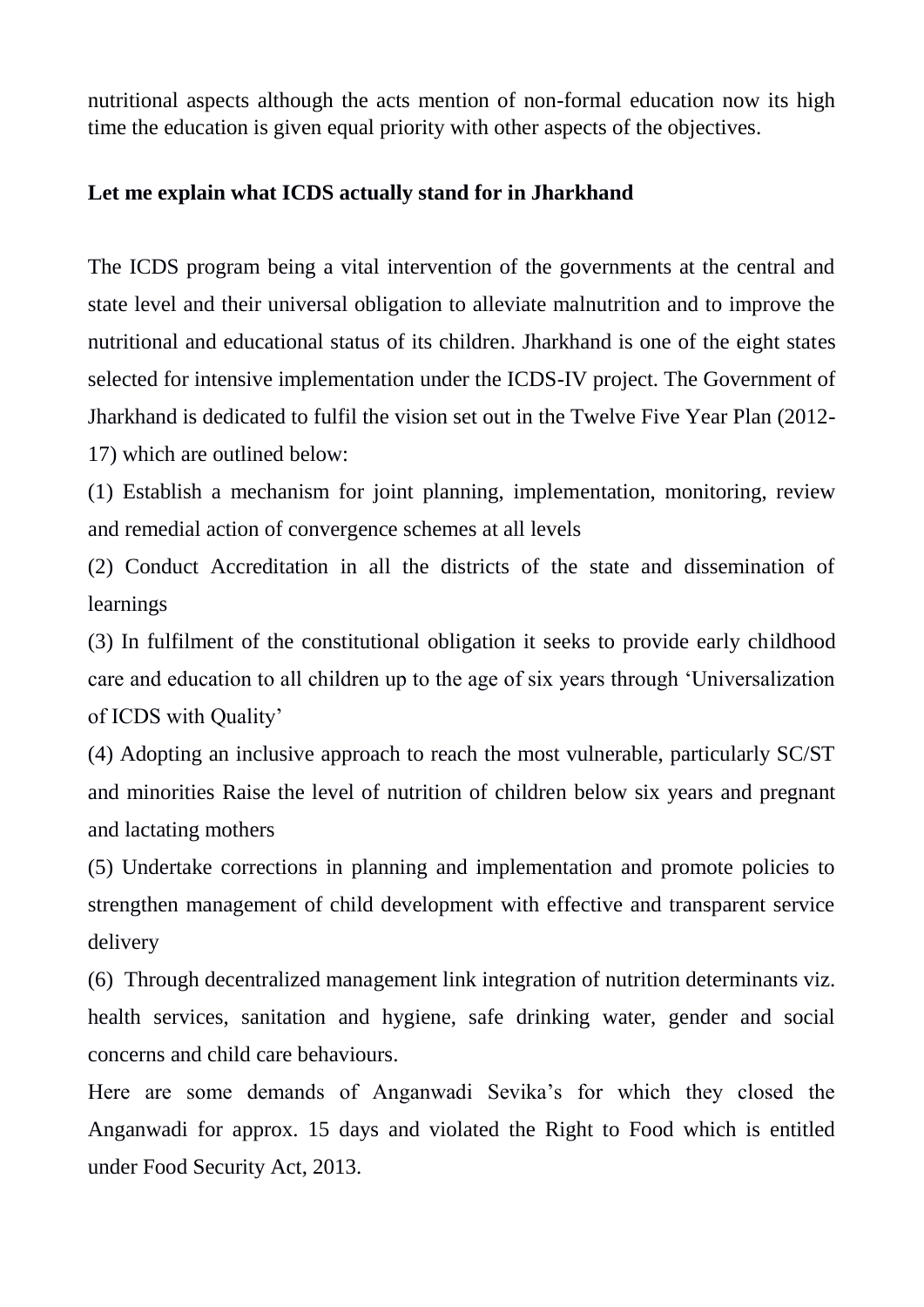Talking to the finance department on the demand for increase in honorarium of the service provider in the negotiations, the assurance was given to make the necessary decisions soon. Simultaneously covering the work of Chief Minister's health insurance scheme, applying the age limit according to the age fixed in the post / cadre, in the selection of women supervisor, to determine the number of visits to the service provider, other employees of the state government To determine an equivalent casual vacation, alternate 15-day summer vacation, Mini Anganwadi center services If honorarium equivalent worker, retirement was assured Manedey pay age to hold farewell to 65 years old, retirement, dress the part to include petticoat, dependent to give priority in the selection of worker assistant compassionate and strike period. Also, it was decided to get consultation with the Law Department for determining the process of hiring the selective service and assistant back.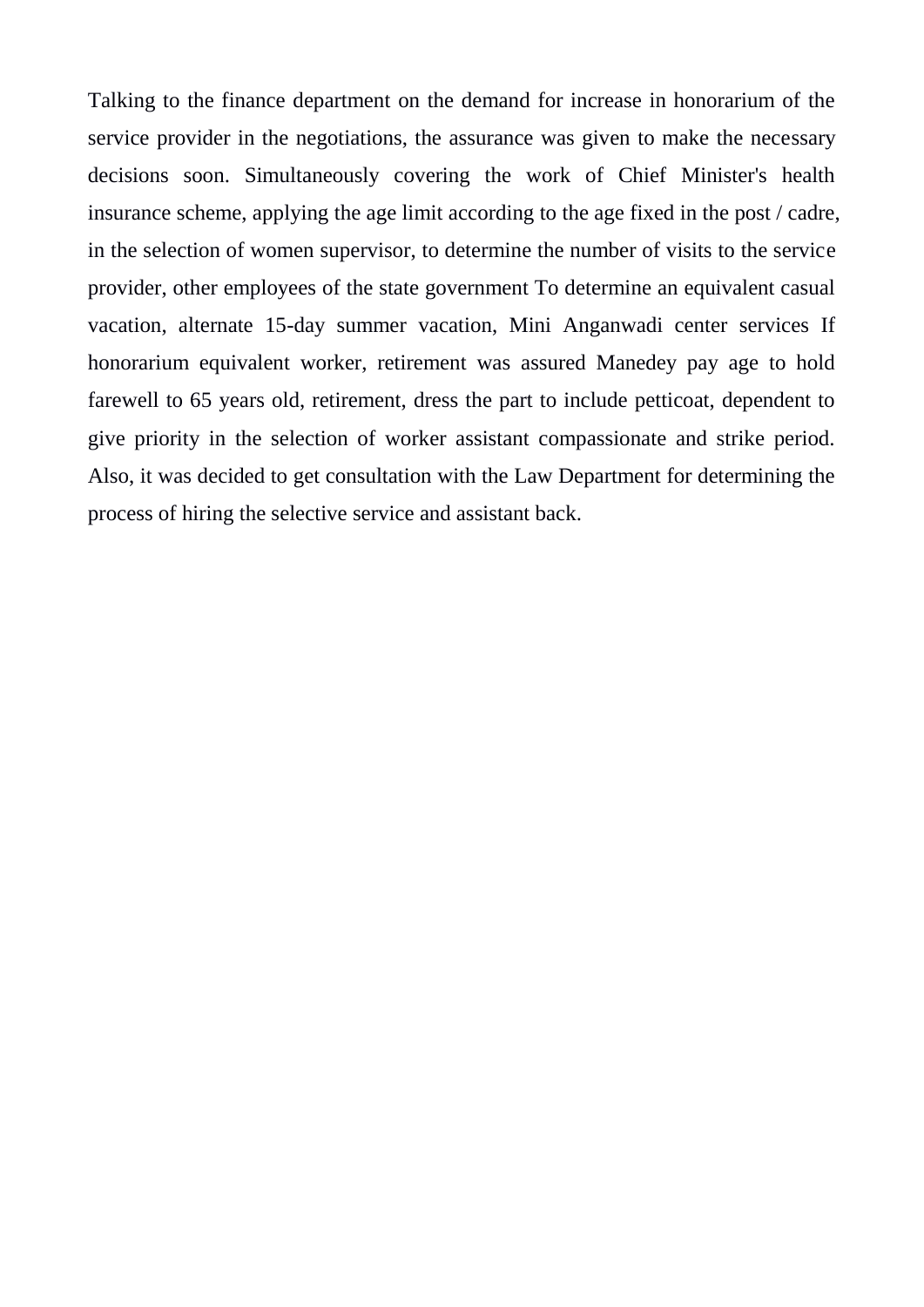Every 40 to 65 Anganwadi workers are supervised by one Mukhya Sevika. They provide on-the-job training. In addition to performing the responsibilities with the Anganwadi workers, they have other duties such as keeping track of who are benefiting from the programme from low economic status — specifically those who

| Jharkhand |            | AWW        |            |            | <b>AWH</b> |            | <b>AWW/AWH</b>        |                       |                       |  |  |
|-----------|------------|------------|------------|------------|------------|------------|-----------------------|-----------------------|-----------------------|--|--|
|           | <b>SAN</b> | <b>POS</b> | <b>VAC</b> | <b>SAN</b> | POS        | <b>VAC</b> | <b>SAN</b><br>$(2+5)$ | <b>POS</b><br>$(3+6)$ | <b>VAC</b><br>$(4+7)$ |  |  |
|           |            |            |            |            |            |            | 8                     |                       | 10                    |  |  |
| Total     | 38432      | 37708      | 724        | 35879      | 35092      | 787        | 74311                 | 72800                 | 1511                  |  |  |

**Status Report of ICDS Anganwadi Workers and Helpers** 

#### **Infrastructure Facilities in Aanganwadi Centres**

#### **State-Jharkhand**

| <b>Jharkhand</b> | No. of<br><b>Operational</b><br><b>AWCs</b> | Number of Aanganwadi Centres (AWCs) running from |       |                  |       |               |                  |                |       |            |       |               |       |                   | No. of                           | No. of                         |                       |
|------------------|---------------------------------------------|--------------------------------------------------|-------|------------------|-------|---------------|------------------|----------------|-------|------------|-------|---------------|-------|-------------------|----------------------------------|--------------------------------|-----------------------|
|                  |                                             | <b>Govt. Building</b>                            |       | <b>Rented</b>    |       |               | <b>Community</b> |                |       |            |       |               |       |                   | <b>AWCs</b><br>where<br>drinking | <b>AWCs</b><br>where<br>toilet |                       |
|                  |                                             |                                                  |       | <b>AWWs/AWHs</b> |       | <b>Others</b> |                  | <b>Schools</b> |       | Panchavats |       | <b>Others</b> |       | <b>Open Space</b> |                                  | water is<br>available          | water is<br>available |
|                  |                                             | Kutcha                                           | Pakka | Kutcha           | Pakka | Kutcha        | Pakka            | Kutcha         | Pakka | Kutcha     | Pakka | Kutcha        | Pakka | Kutcha            | Pakka                            |                                |                       |
|                  |                                             |                                                  |       |                  |       |               | o                | 9              | 10    | 11         | 12    | 13            | 14    | 15                | 16                               | 17                             | 18                    |
| Total            | 38432                                       | 110                                              | 20323 | 3836             | 2049  | 4550          | 4672             | 41             | 1152  | 14         | 691   | 53            | 841   | 21                | 79                               | 19865                          | 8293                  |

belong to the malnourished category; guide the Anganwadi workers in assessing the age and weight of children and how to plot their weights; demonstrate effective methods, for example, in proiding health and nutrition education to mothers; and maintain statistics ofAnganwadi's and the workers to determine what can be improved. The Mukhiya Sevika then reports to the Child development Projects Officer (CDPO).

**Data on Anganwadi Staff and infrastructure: source Department of Social welfare for women and Child Development.**

#### **Challenges and solutions**

Anganwadi's are staffed by officers and their helpers, who are typically women from poor families. The workers do not have permanent jobs with comprehensive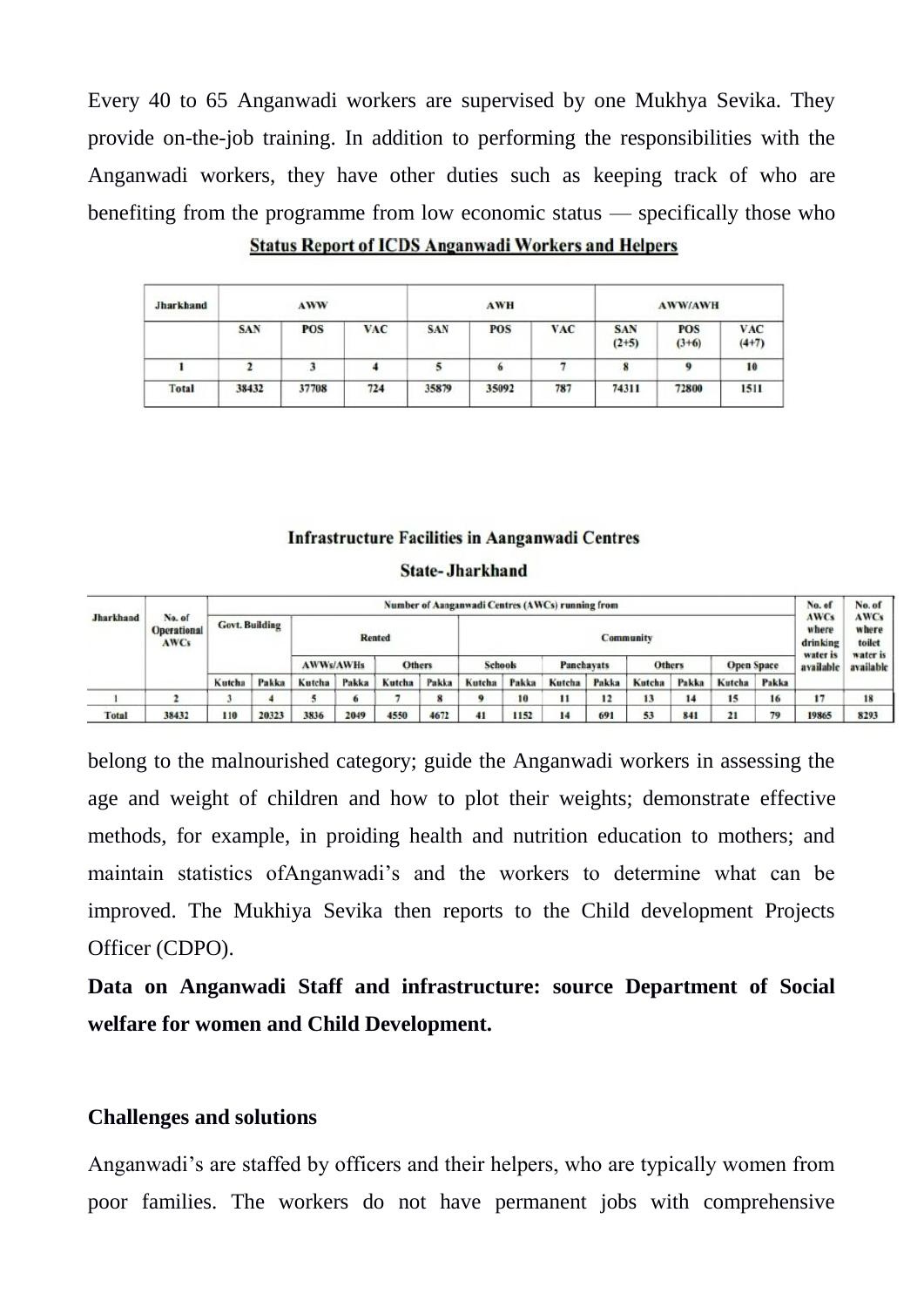retirement benefits like other government staff. Worker protests (by the All India Anganwadi Workers Federation) and public debates on this topic are ongoing. There are periodic reports of corruption and crimes against women in some Anganwadi centres. There are legal and societal issues when Anganwadi-serviced children fall sick or die.

In a major initiative, the centre is set to digitise the work of Anganwadi's starting with 27 most-backward districts in Uttar Pradesh: Jharkhand, Bihar, Madhya Pradesh, Rajasthan, Orissa and Andhra Pradesh. Anganwadi's will be provided with tablet computers to record data that will be integrated with the health ministry which is involved in carrying out immunisation, health check-ups, and nutrition education under the **ICDS.** But I fear that this would be failure where the AWW lack quality of competency.

"The average space available in the AWCs in our study was  $108.97 \pm 62.18$  square feet, whereas the average number of children of 3–6 years of age enrolled was 37.34  $\pm$  11.08, thus allowing space of approximately 3 square feet per child. The lack of adequate space, lighting and ventilation are known to hasten the spread of communicable diseases. Though no norms have been laid for the average area per child under ICDS, it is much less than the recommended per capita space of 10 square feet for students in schools of Jharkhand [2]. An appraisal of ICDS done in 2006 also reported that ∼36% of Anganwadi's in urban areas lacked adequate indoor space. Furthermore, -35% of the AWCs lacked proper lighting and ventilation in our study. These findings are in agreement with the recent study by Thakare *et al*. where nearly 75% of the AWCs lacked a fan, and 36% lacked proper lighting [5]."

Anganwadi's is visited lacked a toilet, and also the study by Thakare*et al*. found that "56% of AWCs lacked a toilet facility". None of the AWCs has the presence of childfriendly toilets and some has No toilets. Lack of proper toilets is one major lagging in AWCs. Storage of drinking water and the method of drawing water are unhygienic in 20% of the AWCs. However, hand pumps and tap water were the main sources of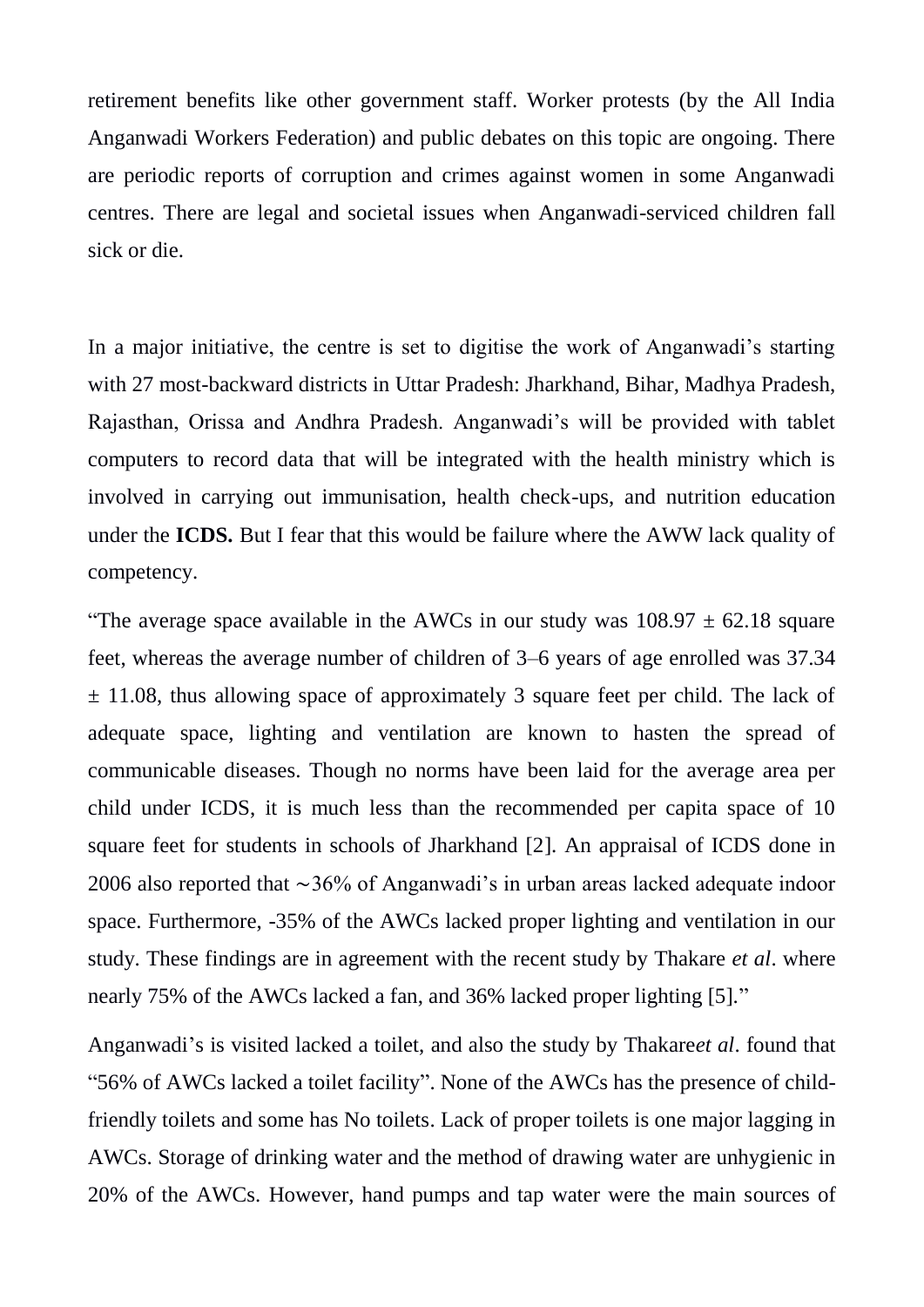water in the majority of the AWCs. Anganwadi's I visited mostly had hand pump for drinking water and No Storage for Drinking water. There are only some Anganwadi's in Ranchi which has water line connection and safe Drinking water. To control the spread of water-borne infections, which are one of the leading causes of mortality and morbidity in the children not only the availability of safe drinking water is important but also its hygienic storage.

The effect of the lack of proper infrastructure was reflected by the poor attendance of children of 3–6 years at the AWCs. On asking the Anganwadi Workers the insights given are similar i.e. 'children asked for books, uniform and Bags, if asked why you didn't come to Anganwadi'? So, the Number of children decrease in terms of Preschool Education. For pre-school activities, there were always fewer children than at the time of supplementary nutrition.

Regarding the services available at the AWCs the Anganwadi I visited did not have weighing scales, growth charts, drug kits and tools for pre-school education, which as per norms every AWC should have. The lack of weighing scales, growth charts and tools for pre-school education suggest that the AWCs are not able to fulfil the basic objectives with which the ICDS scheme was started. On asking about it at the director office the officer said that Everything is distributed as per norms and is functional but the ground world tells different story where forget equipment's the workers in bisunpur doesn't have idea about these tools.

The knowledge about the revised and pre-revised guidelines for the cost and calories allocated for the beneficiaries under ICDS was very poor among the Anganwadi workers. Without the knowledge of these norms, the workers may not be providing adequate services to the beneficiaries. This also suggests that the training activities of the Anganwadi workers have largely remained unsuccessful. When i asked the menu of Anganwadi Centre, khichdi and suzi are provided whereas Soya chunks are also mentioned to be provided but are not provided in Bisunpur.

ICDS scheme has not been adequately monitored and evaluated on a regular basis. Also, the lack of knowledge among AWWs regarding the revised norms further raises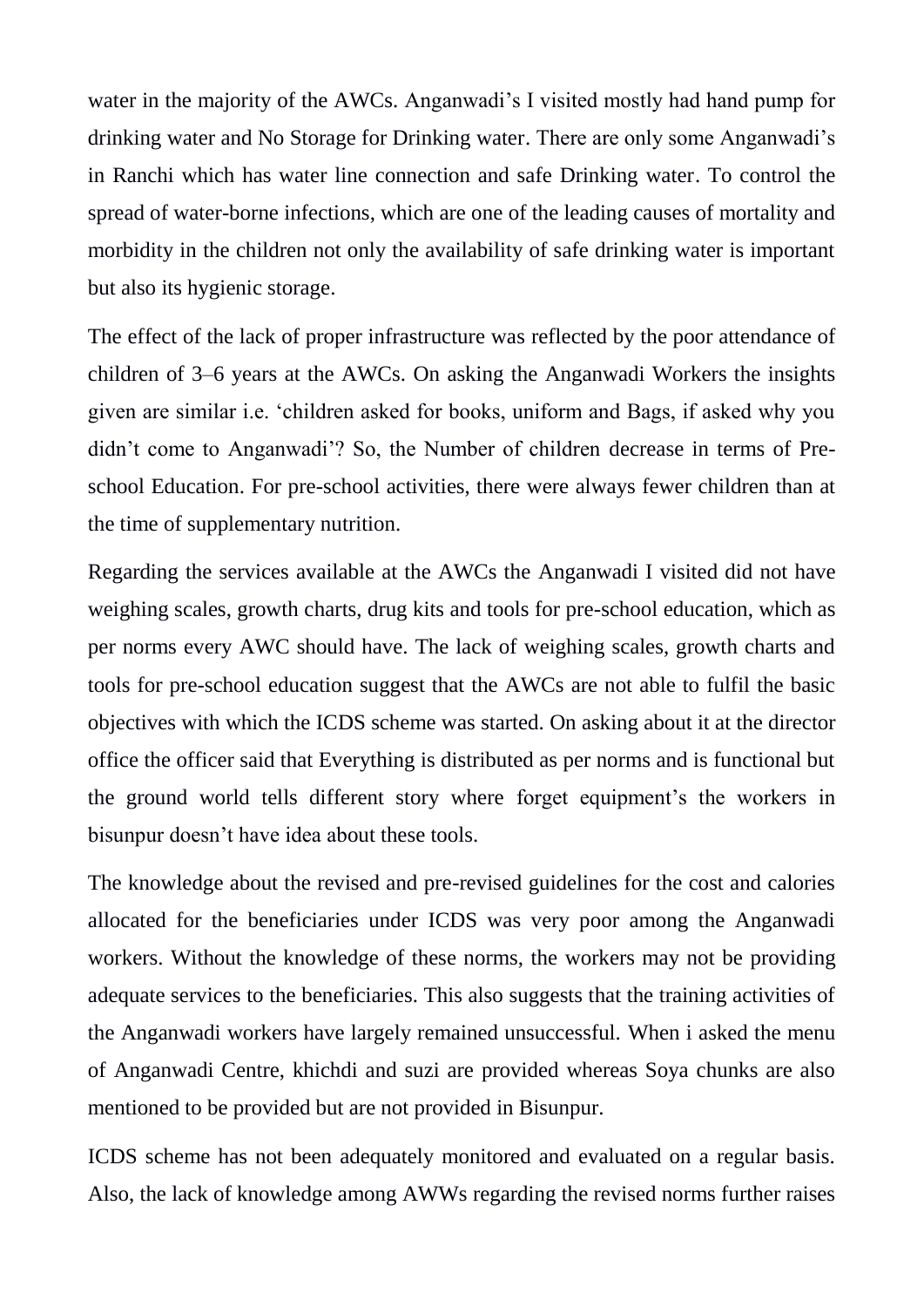a question of whether any supportive supervision or hand holding is being implemented in the ICDS scheme.

#### **Conclusion**

There is deficiency in the provision of services at the AWCs along with inadequate knowledge among Anganwadi workers regarding revised nutrition norms. The fact that the deficiency and inadequacy is not limited to any one project area suggests an urgent need to monitor and evaluate the scheme at all levels through effective supervision at each tier and to take corrective actions accordingly. Anganwadi workers need to be trained regularly and their knowledge updated from time to time followed by timely quality assurance of services. There is also a need to address the problems faced by the workers while delivering their duties. To make this vulnerable section more prominent this potential institution is facing a lot of challenges which includes: -

(1) Fund Allocation-

Anganwadi workers are getting 4,400

whereas, Helper gets only 2,200 which

has no significance in real terms according to present inflation in Indian economy? They are helpless to be corruption and get additional amount.

(2) Poor Infrastructure; -

To ensure the smooth functioning of ICDS services, it must have its basic infrastructure. It is necessary for AWCs to be reflected as first Village/habitation post for health, nutrition and early learning platform on which two new schemes of SABLA or Rajiv Gandhi Scheme for Adolescent's Girls and IMGSY (Indira Gandhi Matritva Sahyog Yojana) also being implemented. The ICDS Scheme does not provide for construction of AWC buildings except in the North-Eastern states. States have been requested to tap funds for construction of AWCs.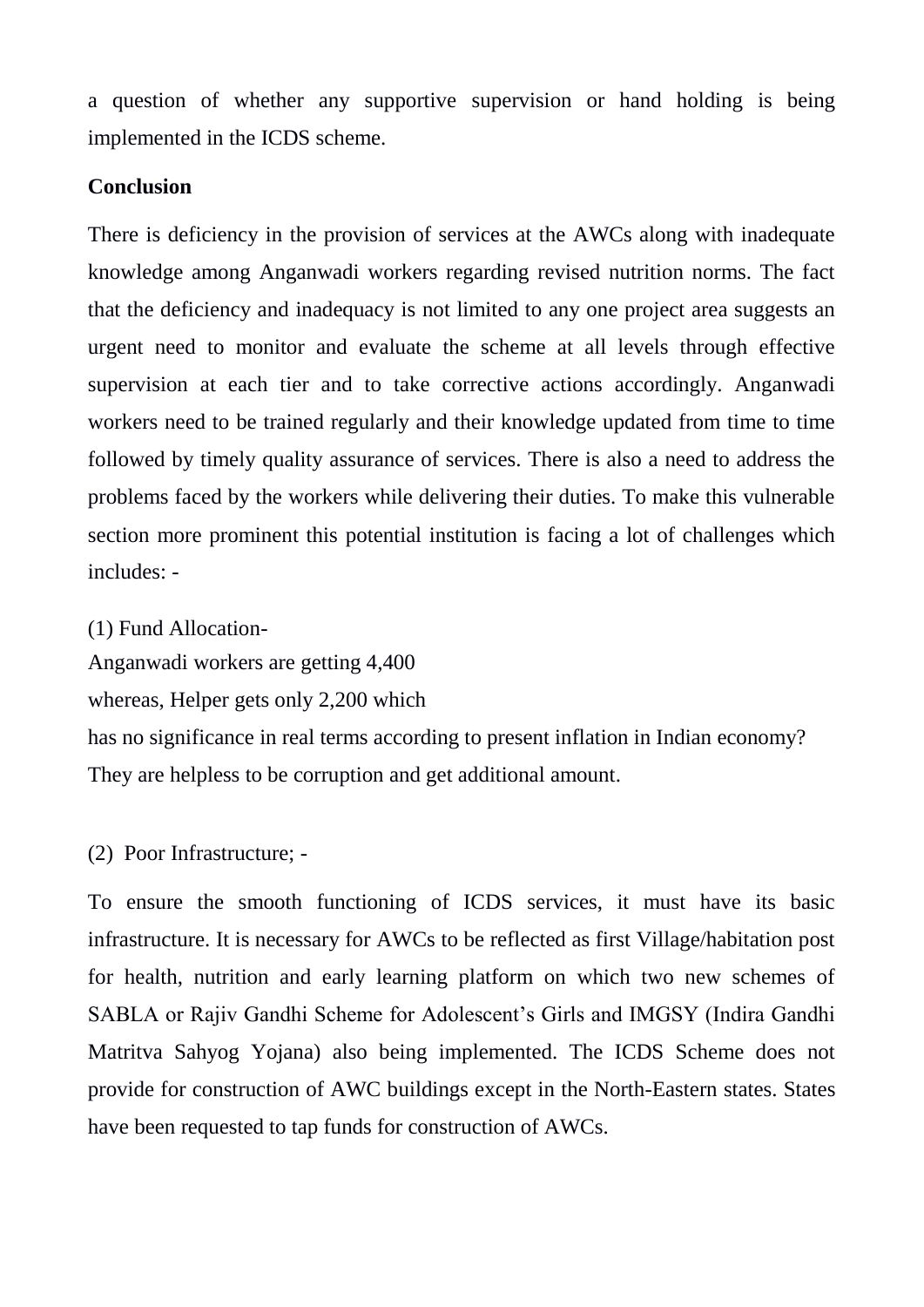#### (3) **Poor Human Resource:**

The effective delivery of ICDS services at village level, depend upon the right from CDPOs/ ACPOs to AWHs. In spite of supreme court order to fill the vacant position of front line health workers still the there is huge backlog of vacancies. The Consistent absence of critical staffs at operational projects indicated that the expansion of ICDS to more and more new areas was ineffective. In ICDS the role of Anganwadi workers, Helpers and supervisors are more important.

"Government position in social sector should have an adequate representation of women".

#### (4) **Lack of Training and New Updates: -**

Achievement of the ICDS programme goals largely depends upon the training and continuous capacity building of ICDS functionaries. (16) The ICDS programme in India had been uses IAP (Indian Academy of Paediatrics) standards for monitoring the growth of children aged under 6 years. All major national surveys carried out in India by the National Nutrition Monitoring Bureau, the National Family Health Survey and the District Level Household Survey has used IAP standards to estimate the prevalence of under nutrition. Furthermore, in clinical settings weight for age is a widely used indicator, and most clinicians use IAP standards. But where ever I visited, I found that Workers and Helpers have not enough knowledge about any standards. Non- formal pre-education may well be considered as the backbone of the ICDS scheme. Non –formal pre-school education is provided at the age of 3-6 years children in a play way method for preparing them for formal/primary schooling. Keeping this in mind ICDS guidelines (July 2000) stipulated State/UT for the procurement of PSE kits and distribution thereof to AWCs on yearly basis. This kit is used as tool for the best suited pedagogy for the growing children. The ministry also provided funds Rs 500 for each kit and the it has been enhanced up Rs 1000 for each kit to distributes in states/UT. But I did not find anything in any Anganwadi. Even growth chart was not available in some Anganwadi.

### **Community mobilization**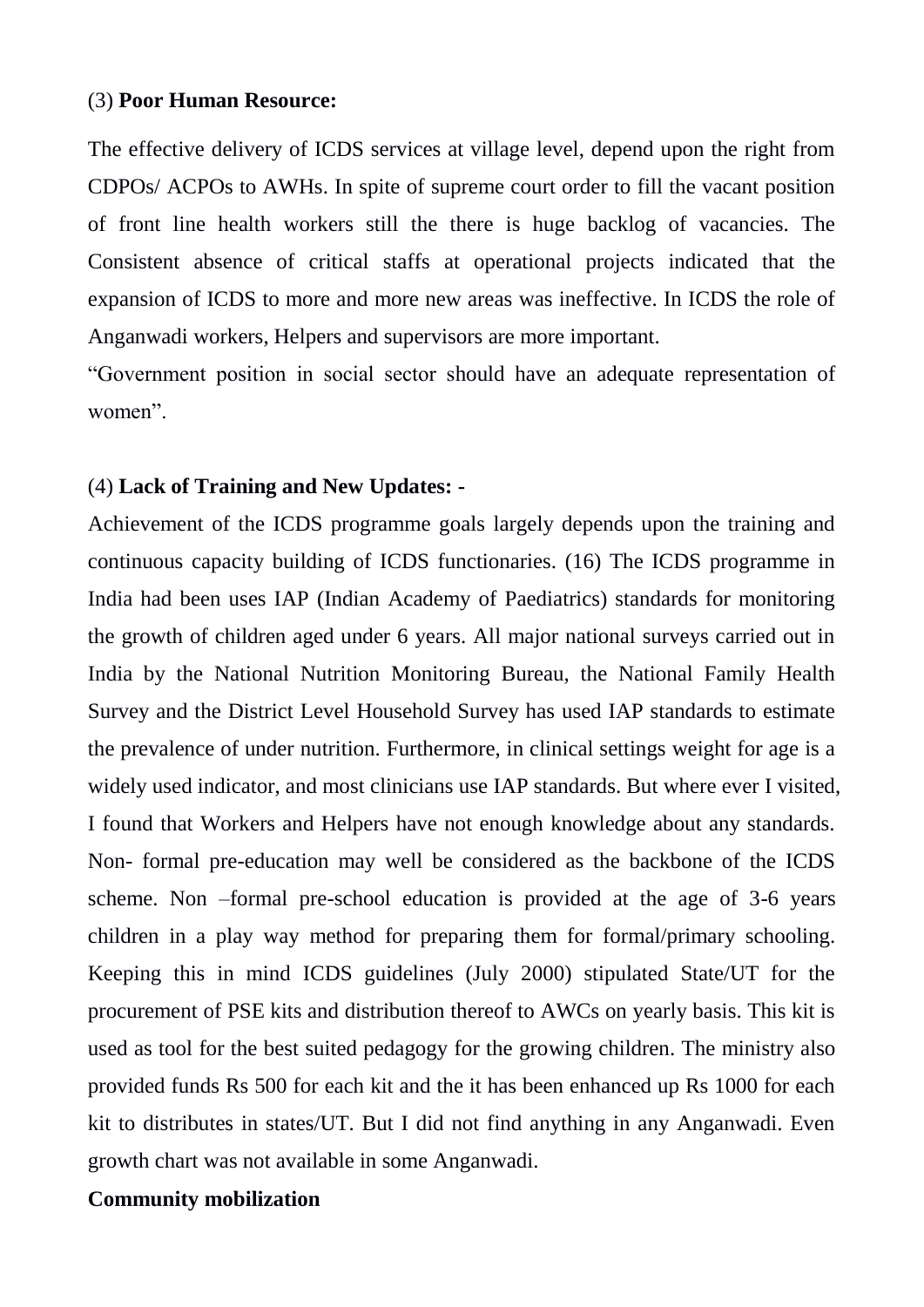ICDS is basically a community-based program and its success depends on active community participation. It is the responsibility of this institution to make aware of their facilities being provided to women and children. IEC (Information education and Communication) plays a strong role in creating awareness among the mass. The State government used to prepare annual implementation plan after assessing communication needs for a particular community/region and accordingly formulate IEC strategy. Having in place an effective national system of information, education and communication on care practices is essential for the effective functioning of ICDS. Different channels of communication must be utilized to ensure that parents, panchayat members, communication leaders, ASHA and others have easy access to the necessary information. The role of AWW is to educate, mobilize and organize the community so that they can participate in the ICDS program actively for the cause of child survival and development.

### **Recommendations; -**

1. The present felt need of communities is that buildings for AWCs should be constructed with toilet facilities, and these centres should be provided with utensils like plates, spoons, soap,

etc.

2. Dry supplementary food should be provided during winter, and yearly supply of food materials should be given in place of half yearly rations.

3. Technical assistance should be provided to project functionaries for taking up income generation

activities (IGA) by SHGs for women.

4. AWWs should take interest in all activities of the project.

5. There is need for repair or replacement of bins and other storing equipment's.

6. Filling up posts of supervisors and CDPOs should be done on a priority basis.

7. Surprise check of Anganwadi Centres as per mentioned in the monitoring cell must take place.

9. Honorarium of Anganwadi staff must be increased to encourage them to work proficiently.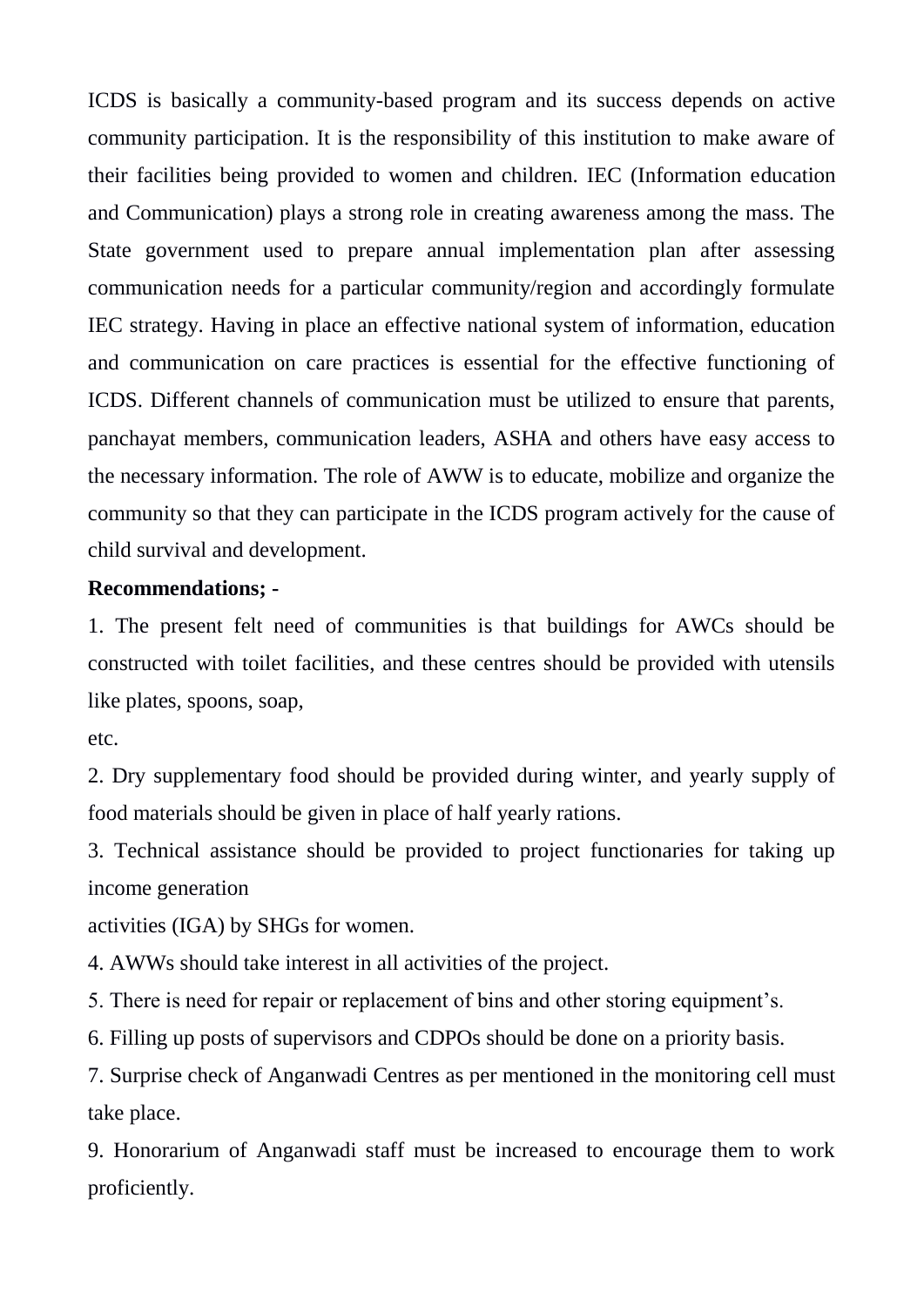10. Introduction of Day Care facilities so parents going to work can be relaxed and on the other hand increasing the working hours of the Anganwadi. Thus, making them regular employees of the government.

#### References: -

1 Planning Commission. Nutrition and Social Safety Net, Eleventh Five Year Plan. New Delhi

: Govt. of India, 2002. Vol 2: 341–46. [www.planningcommission.nic.in](http://www.planningcommission.nic.in/) (18 January 2012, date last accessed)[.Google Scholar](https://scholar.google.com/scholar?q=Planning+Commission.+Nutrition+and+Social+Safety+Net,+Eleventh+Five+Year+Plan.+New+Delhi:+Govt.+of+India,+2002.+Vol+2:+341–46.+www.planningcommission.nic.in+(18+January+2012,+date+last+accessed).)

2 Seminar on School Health Services. Seminar on school health service, Union Territory of Delhi from 28 December 1964 to 2 January 1966: a report. New Delhi: Central Health Education Bureau, Directorate General of Health Services, Ministry of Health, Govt. of India, 1967.

#### [Google Scholar](https://scholar.google.com/scholar?q=Seminar+on+School+Health+Services.+Seminar+on+school+health+service,+Union+Territory+of+Delhi+from+28+December+1964+to+2+January+1966:+a+report.+New+Delhi:+Central+Health+Education+Bureau,+Directorate+General+of+Health+Services,+Ministry+of+Health,+Govt.+of+India,+1967.)

3 National Institute of Public Cooperation and Child Development. Three decades of ICDS: an appraisal. New Delhi: National Institute of Public Cooperation and Child Development, 2006. <http://wcd.nic.in/3dicds.htm> (18 January 2012, date last accessed)[.Google Scholar](https://scholar.google.com/scholar?q=National+Institute+of+Public+Cooperation+and+Child+Development.+Three+decades+of+ICDS:+an+appraisal.+New+Delhi:+National+Institute+of+Public+Cooperation+and+Child+Development,+2006.+http://wcd.nic.in/3dicds.htm+(18+January+2012,+date+last+accessed).)

4 Forum for Creche and Child Care Services. A micro study of the status of the young child—a block level study in Chandauli district of UP, 2005:20. [www.nipccd.nic.in](http://www.nipccd.nic.in/) (18 January 2012, date last accessed)[.Google Scholar](https://scholar.google.com/scholar?q=Forum+for+Creche+and+Child+Care+Services.+A+micro+study+of+the+status+of+the+young+child—a+block+level+study+in+Chandauli+district+of+UP,+2005:20.+www.nipccd.nic.in+(18+January+2012,+date+last+accessed).)

5 Thakare M Kuril BM Doible MK et al. A study of functioning of Anganwadi centres of urban ICDS block of Aurangabad city. Indian J Prev Soc Med. 2011 ;42 :253–58.6 Indian Institute of Development. Nutritional Health and Pre-School Education Status of Children Covered under the ICDS Scheme in Orissa: an evaluation study, 2001. [www.wcdorissa.gov.in](http://www.wcdorissa.gov.in/) (2 February 2012, date last accessed) [.Google Scholar](https://scholar.google.com/scholar?q=Indian+Institute+of+Development.+Nutritional+Health+and+Pre-School+Education+Status+of+Children+Covered+under+the+ICDS+Scheme+in+Orissa:+an+evaluation+study,+2001.+www.wcdorissa.gov.in+(2+February+2012,+date+last+accessed).)

7 Forum for Creche and Child Care Services. A Social Audit of ICDS in the State of Uttar Pradesh